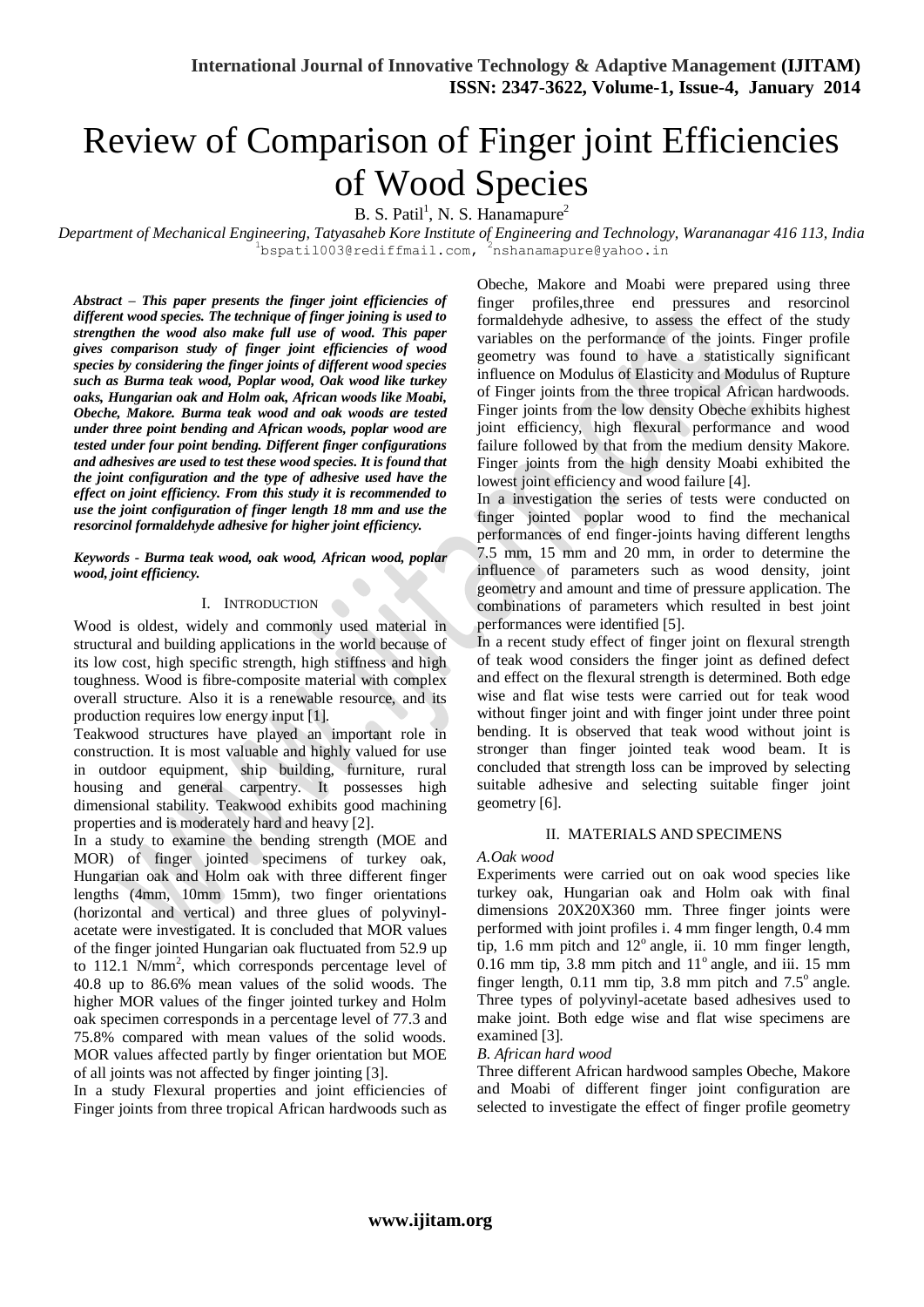# **International Journal of Innovative Technology & Adaptive Management (IJITAM) ISSN: 2347-3622, Volume-1, Issue-4, January 2014**

and end pressure on the performance of finger joints. Three finger joints were performed with joint profiles i. 10 mm finger length, 0.6 mm tip, 3.7 mm pitch and slope 1in 6, ii.18 mm finger length, 0.6 mm tip, 3.7 mm pitch and slope 1 in 12 and iii. 20 mm finger length, 0.6 mm tip, 6 mm pitch and slope 3 in 20. The final dimensions of specimens are 21X70X2000 mm for Makore and Moabi and 21X58X2000 mm for Obeche. Resorcinol-formaldehyde adhesive is used to join the fingers [4].

#### *C. Poplar wood*

The poplar laminated wood used for structural purposes in European countries. Two 4 m long logs from each from a timber selected from total 16 trees were used. Then these logs were later turned into sawn boards. Each single board was checked and those boards having important physical defects such as big knots, excessive slope of grain, bark inclusions, pitch presence and exaggerated shrinkage deformations were excluded. Then the material for the preparation of finger-jointed specimens and solid specimens were selected from each board, for the direct verification of the joint efficiency for each single portion of material. Three finger joints were performed with joint profiles i. 7.5 mm finger length, 0.2 mm tip, 2.5 mm pitch, ii. 15 mm finger length, 0.6 mm tip, 3.8 mm pitch, iii. 20 mm finger length, 1.0 mm tip, 6.2 mm pitch, were used with final dimension of specimens are 50 mm in width and 23 mm in thickness. Resorcinol base adhesive is used to produce joints [5].

#### *D.Burma Teak wood*

Commercially available finger jointed Burma teak wood material of rectangular shaped was selected for testing. Two types of specimens were considered i. Teakwood without finger joint and ii.Teak wood with finger joint of geometrical dimension 22.5 X 12.2 X 414 mm. Both edge wise and flat wise specimens are tested. Desirable material properties were obtained by simple bending tests as per American Society for Testing and Materials Standard. The geometry used for finger joint consist of finger length=14.8 mm, pitch=4.17 mm, tip width=1.12 mm and gap=2 mm [6].

## III.METHODOLOGY

Oak wood specimens are tested under 3-point bending using Shimatzu testing machine. Both horizontal and vertical finger orientation oak wood specimens were tested. Modulus of rupture and modulus of elasticity were measured according to ISO 10983:1999 and DIN 52186:1978 standards [3].

African hardwood specimens of both finger jointed and solid woods were tested under four point bending using INSTRON TCM 10000 test machine with loading capacity of  $\pm$  100 KN. For Makore and Moabi wood specimens 20 mm/min cross-head speed is set and 5 mm/min for obeche wood specimens [4].

A 250 KN Instron universal testing machine was used to carry out the tests for poplar wood. Setup consists of testing the specimen under four point bending. Loading application is according to standard prEN 386. The poplar wood flat wise specimens were tested, with the finger joint profile visible on the width. The displacement rate of the loading head was 2 mm/min, and test duration is up to the ultimate load of  $300 \pm 120$  [5]. The teakwood specimens of without Finger joint, and with Finger joint were tested under 3 point bending. Edgewise and flat wise bending was carried out for three-three specimens of each type and was tested by loading at the centre with the span of 368 mm. The beams were tested using universal testing machine under the three point arrangement. The universal testing machine consists of a setup for testing the specimen under three point bending along with the digital data acquisition system. Load was applied at slow rate using hydraulic cylinder the values of load applied, deflection are digitally recorded directly onto the data acquisition system. Further the load data was connected with the computer and a plot of load vs. deflection was directly generated by computer which was taken as the output. The applied load increased up to the breaking point or the failure of the material [6].

#### IV.RESULTS AND DISCUSSION

Different wood species and their joint configuration, type of adhesive used, and their joint efficiency shown in Table I all the oak woods species considers the finger length of 15 mm and adhesive used is Poly vinyl acetate, African woods considers 18 mm finger length and adhesive used is Resorcinol-formaldehyde, poplar wood considers finger length of 15 mm and adhesive used is Resorcinol base adhesive (Aerodux 185 resin + HRP 150 hardener) and Burma teak wood considers finger length of 14.8 mm and adhesive used is unknown.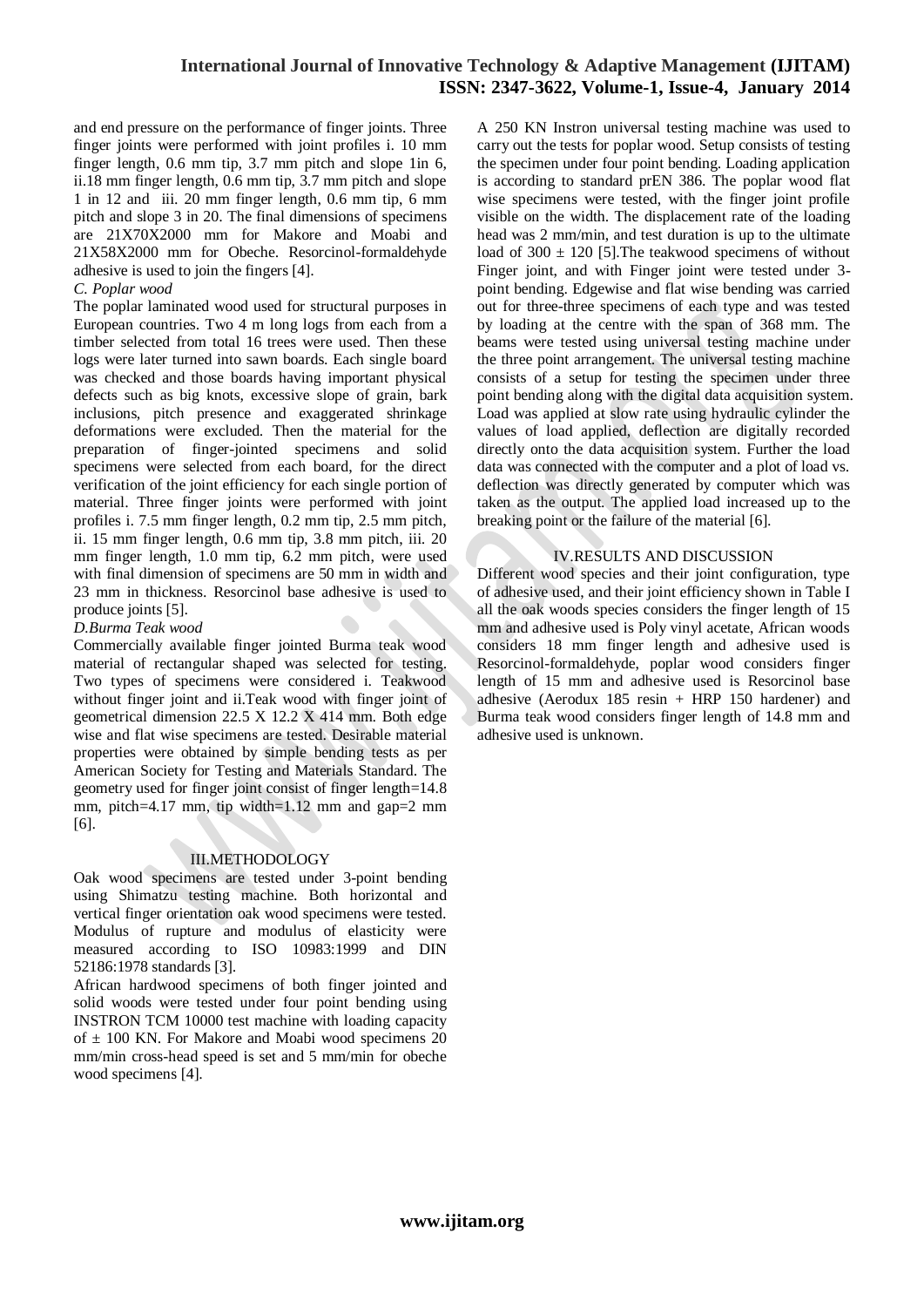# **International Journal of Innovative Technology & Adaptive Management (IJITAM) ISSN: 2347-3622, Volume-1, Issue-4, January 2014**



Fig. 1 Comparison of finger joint efficiencies of different wood species for different joint configurations

Comparison of finger joint efficiencies of different wood species with types of wood species is shown in Fig. 2.



Fig. 2 Comparison of finger joint efficiencies of different wood species with types of wood species

#### V.CONCLUSOIN

From the above study we observed African woods Makore has 94.06 % joint efficiency and obeche has 92.65 % joint efficiency it can be concluded that joint configuration and adhesive used to join the fingers has the effect on the joint efficiency. Therefore it is recommended that to use the joint configuration of finger length of 18 mm, 0.6 mm tip, 3.7 mm pitch and slope 1 in 12 as used for the wood species like Makore and obeche. Resorcinol-formaldehyde adhesive gives the highest efficiency than the other adhesives therefore it is recommended to use the Resorcinol-formaldehyde adhesive to join the fingers. Also it is concluded that selection of combination of wood and adhesive that is suitable adhesive for specific wood species needs to be selected. Burma teak wood has lowest joint efficiency. Suggestion will be given to the supplier to give

Table I Wood Species, Joint Configuration, Adhesive used and Finger Joint Efficiency

| Wood                 | Joint                                                                             | <b>Adhesive</b>                                                                              | Finger             | Reference  |
|----------------------|-----------------------------------------------------------------------------------|----------------------------------------------------------------------------------------------|--------------------|------------|
| species              | configuration                                                                     |                                                                                              | joint              |            |
|                      |                                                                                   |                                                                                              | efficiency<br>(96) |            |
| Turkey<br>oak        | 15 mm finger<br>length, 0.11<br>mm tip. 3.8<br>mm pitch and<br>7.5° angle         | Polyvinyl<br>acetate                                                                         | 77.24              |            |
| Hungari<br>an oak    | 15 mm finger<br>length, 0.11<br>mm tip, 3.8<br>mm pitch and<br>7.5° angle         | Polyvinyl<br>acetate                                                                         | 85.40              | <b>F31</b> |
| Holm<br>oak          | 15 mm finger<br>length, 0.11<br>mm tip, 3.8<br>mm pitch and<br>7.5° angle         | Polyvinyl<br>acetate                                                                         | 74.89              |            |
| Makore               | 18 mm finger<br>length, 0.6<br>mm tip, 3.7<br>mm pitch and<br>slope 1 in 12       | Resorcinol-<br>formaldehy<br>de                                                              | 94.06              |            |
| Moabi                | 18 mm finger<br>length, 0.6<br>mm tip, 3.7<br>mm pitch and<br>slope 1 in 12       | Resorcinol-<br>formaldehy<br>de                                                              | 72.60              | [4]        |
| Obeche               | 18 mm finger<br>length, 0.6<br>mm tip, 3.7<br>mm pitch and<br>slope 1 in 12       | Resorcinol-<br>formaldehy<br>de                                                              | 92.65              |            |
| Poplar               | 15 mm finger<br>length, 0.6<br>mm tip, 3.8<br>mm pitch                            | Resorcinol<br>base<br>adhesive<br>(Aerodux<br>$185$ resin $+$<br><b>HRP 150</b><br>hardener) | 74.00              | [5]        |
| <b>Burma</b><br>teak | Finger<br>$length=14.8$<br>mm.<br>pitch=4.17<br>mm, tip<br>$width=1.12$<br>mm and | Polyvinyl<br>acetate                                                                         | 65.71              | [6]        |

Comparison of finger joint efficiencies of different wood species with different joint configurations is shown in Fig. 1.